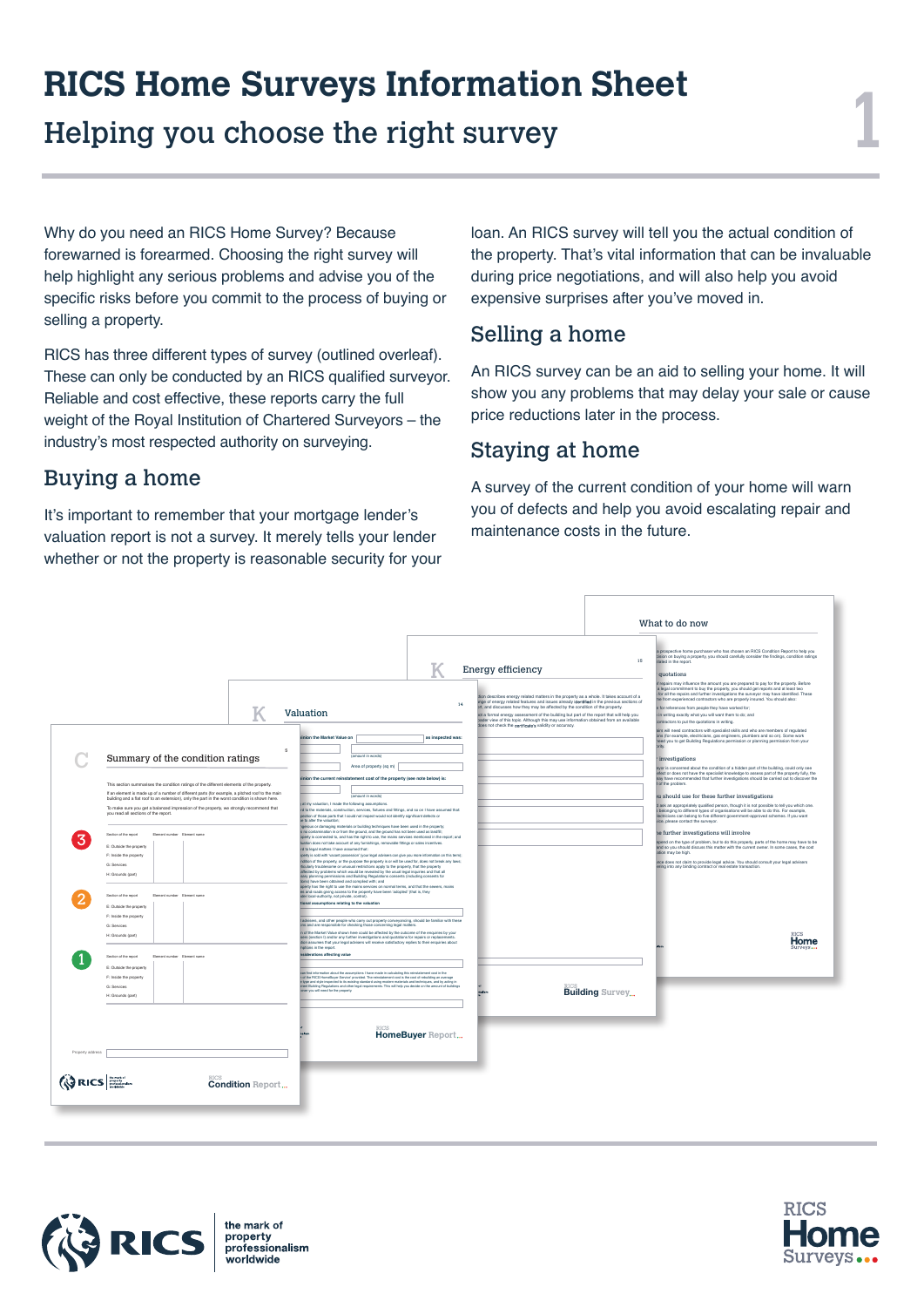# 2 **RICS Home Surveys Information Sheet**

Buying or selling? Survey your options

## The RICS Condition Report

Choose this report if you're buying or selling a conventional house, flat or bungalow built from common building materials and in reasonable condition. It focuses purely on the condition of the property by setting out the following:

- clear 'traffic light' ratings of the condition of different parts of the building, services, garage and outbuildings, showing problems that may require varying degrees of attention;
- a summary of the risks to the condition of the building; and
- advice on replacement parts guarantees, planning and control matters for your legal advisers.

An RICS Condition Report is straightforward and does not include a valuation, but your surveyor may be able to provide this as a separate extra service.

Ask your surveyor for a detailed 'Description of the RICS Condition Report Service' leaflet.

## The RICS HomeBuyer Report

Choose this report if you need more extensive information whilst buying or selling a conventional house, flat or bungalow, built from common building materials and in reasonable condition. It costs more than the Condition Report but includes:

- all of the features in the Condition Report;
- the surveyor's professional opinion on the 'market value' of the property;
- an insurance reinstatement figure for the property;
- a list of problems that the surveyor considers may affect the value of the property;
- advice on repairs and ongoing maintenance;
- issues that need to be investigated to prevent serious damage or dangerous conditions;
- legal issues that need to be addressed before completing your purchase; and
- information on location, local environment and the recorded energy efficiency (where available).

Ask your surveyor for a detailed 'Description of the RICS HomeBuyer Service' leaflet.

#### The RICS Building Survey

Choose the Building Survey (formerly called a structural survey) if you're dealing with a large, older or run-down property, a building that is unusual or altered, or if you're planning major works. It costs more than the other RICS reports because it gives detailed information about the structure and fabric of the property.

The RICS Building Survey uses the same traffic light ratings as the Condition and HomeBuyer Reports. It also includes:

- a more thorough inspection and detailed report on a wider range of issues;
- a description of visible defects and potential problems caused by hidden flaws;
- an outline of repair options and the likely consequences of inactivity; and
- advice for your legal advisers and details of serious risks and dangerous conditions.

The RICS Building Survey does not include a valuation, but your surveyor may be able to provide this as a separate extra service.

Also the surveyor may be able to provide an estimate of costs for identified repairs if agreed with you in advance. Ask your surveyor for a detailed 'Description of the RICS Building Survey Service' leaflet.